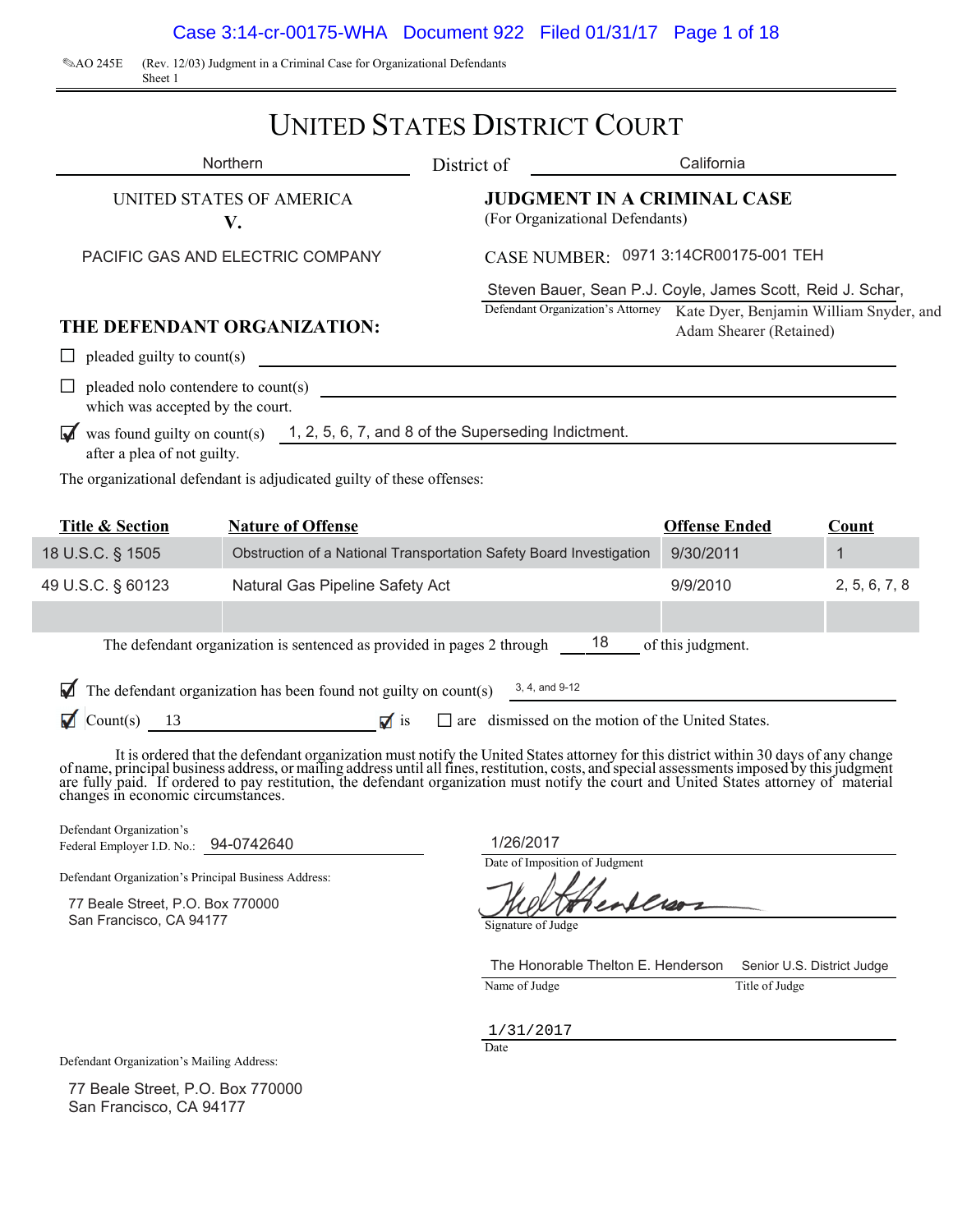### Case 3:14-cr-00175-WHA Document 922 Filed 01/31/17 Page 2 of 18

AO 245E (Rev. 12/03) Judgment in a Criminal Case for Organizational Defendants Sheet 2 — Probation

DEFENDANT ORGANIZATION: PACIFIC GAS AND ELECTRIC COMPANY Judgment—Page 2 of CASE NUMBER: 0971 3:14CR00175-001 TEH 2  $_{\text{of}}$  18

### **PROBATION**

The defendant organization is hereby sentenced to probation for a term of : Five (5) years. This term consists of five years on each of Counts 1, 2, 5, 6, 7, and 8, all counts to run concurrent.

The defendant organization shall not commit another federal, state or local crime.

If this judgment imposes a fine or a restitution obligation, it is a condition of probation that the defendant organization pay in accordance with the Schedule of Payments sheet of this judgment.

 The defendant organization must comply with the standard conditions that have been adopted by this court as well as with any additional conditions on the attached page (if indicated below).

### **STANDARD CONDITIONS OF SUPERVISION**

- 1) within thirty days from the date of this judgment, the defendant organization shall designate an official of the organization to act as the organizations's representative and to be the primary contact with the probation officer;
- 2) the defendant organization shall answer truthfully all inquiries by the probation officer and follow the instructions of the probation officer;
- 3) the defendant organization shall notify the probation officer ten days prior to any change in principal business or mailing address;
- 4) the defendant organization shall permit a probation officer to visit the organization at any of its operating business sites;
- 5) the defendant organization shall notify the probation officer within seventy-two hours of any criminal prosecution, major civil litigation, or administrative proceeding against the organization;
- 6) the defendant organization shall not dissolve, change its name, or change the name under which it does business unless this judgment and all criminal monetary penalties imposed by this court are either fully satisfied o defendant's successors or assignees; and
- 7) the defendant organization shall not waste, nor without permission of the probation officer, sell, assign, or transfer its assets.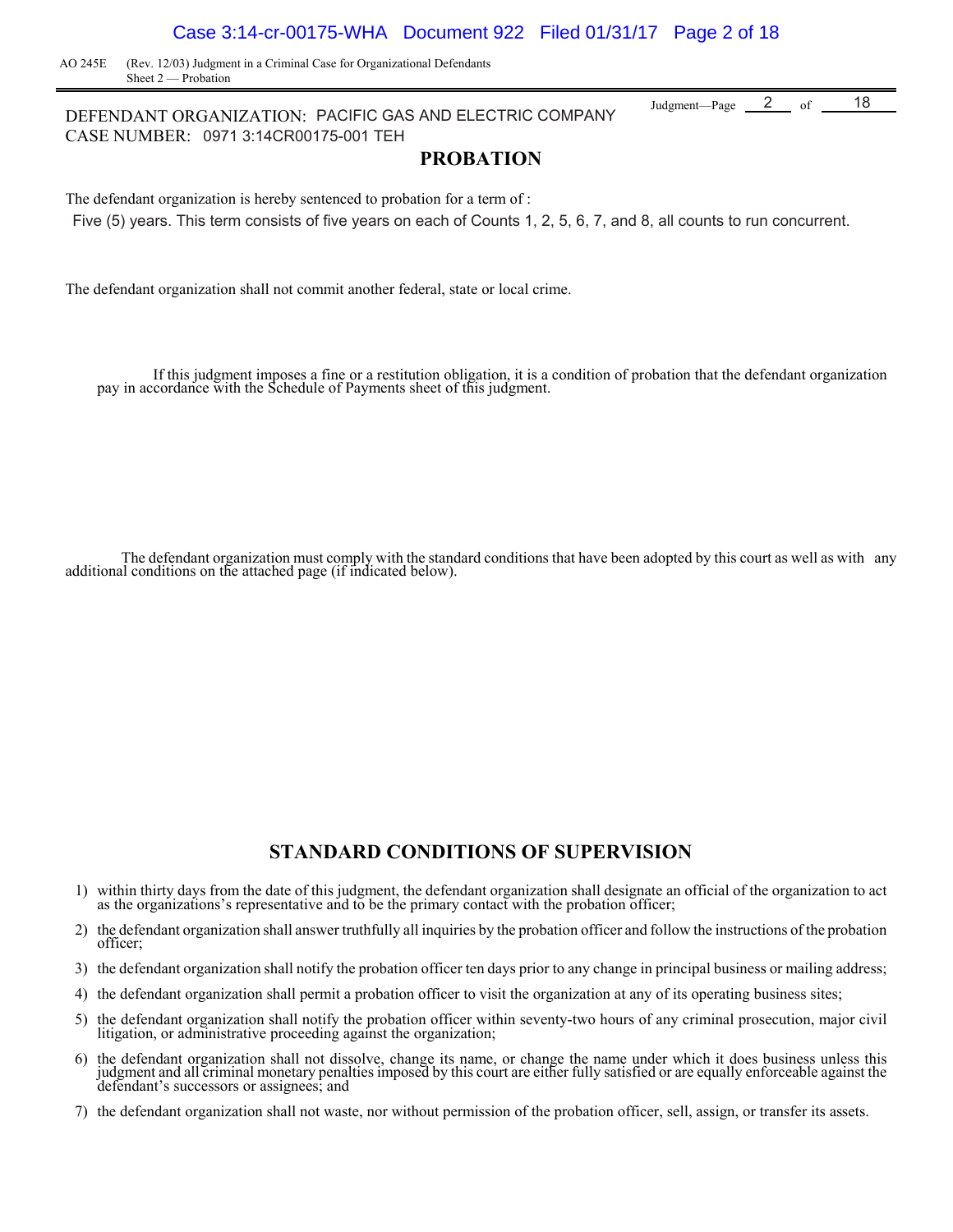AO 245E (Rev. 12/03) Judgment in a Criminal Case for Organizational Defendants Sheet 2B — Probation

DEFENDANT ORGANIZATION: PACIFIC GAS AND ELECTRIC COMPANY  $^{Judgment-Page}$   $\frac{3}{2}$  of  $\frac{18}{2}$ CASE NUMBER: 0971 3:14CR00175-001 TEH

### **SPECIAL CONDITIONS OF SUPERVISION**

1. While on probation, PG&E shall not commit another Federal, State, or local crime.

2. PG&E shall comply with the separately entered order concerning a third-party monitor (see attached order on pages 6 through 18 of the judgment).

3. Within six months of the date of the judgment, PG&E shall develop and submit to the Court an effective compliance and ethics program consistent with § 8B2.1 of the Sentencing Guidelines. The submission shall include a schedule for implementation. PG&E shall revise the program and file updates with the Court whenever deemed appropriate by the third-party monitor.

4. Within 60 days of the date of the judgment, PG&E shall place one full-page advertisement in both the Wall Street Journal and San Francisco Chronicle publicizing the nature of the offenses committed, the convictions, the nature of the punishment imposed, and the steps that will be taken to prevent the recurrence of similar offenses.

5. For three months beginning no later than 60 days after sentencing, and to the greatest extent possible replicating the same channels and air times that PG&E used before and/or during trial in this case in 2016, PG&E will air television commercials which publicize the nature of the offenses committed, the convictions, the nature of the punishment imposed, and the steps that will be taken to prevent the recurrence of similar offenses. PG&E will air such commercials up to the cost of \$3,000,000 less the cost of the print advertisements referred to in (4) above. The cost of advertising does not constitute a monetary penalty. PG&E estimates that this will result in approximately 12,500 commercials of approximately 60 seconds in duration across broadcast and cable outlets over the three-month period. PG&E will not include language regarding the conviction as part of the company's public service safety announcements, including what actions the public should take in the event of wires down, gas leaks or other emergencies, and which typically run on radio and digitally given time sensitivity, because such information could cause the public to fail to take the needed safety actions in a timely fashion.

6. PG&E shall submit to: (A) a reasonable number of regular or unannounced examinations of its books and records at appropriate business premises by the probation officer or experts engaged by the Court; and (B) interrogation of knowledgeable individuals within the organization. Compensation to and costs of any experts engaged by the Court shall be paid by the organization. The probation officer and any Court-engaged experts shall work with the third-party monitor to minimize duplication of efforts.

7. PG&E shall perform 10,000 hours of community service. At least 2,000 of these hours shall be performed by high-level personnel, as defined in the commentary to § 8A1.2 of the Sentencing Guidelines. PG&E shall provide the prospective community service workers' names and titles to the probation officer to ensure compliance with this condition. The location and type of community service must be preapproved by the probation officer and to every extent possible be in the City of San Bruno. The intent of this condition is to require 10,000 hours of community service that PG&E would not otherwise have done, and the probation officer shall therefore consider as part of the approval process the extent to which the proposed projects can be tied to existing service initiatives by PG&E. The community service shall be geared toward giving back to communities affected by PG&E's negligence, with special emphasis on the City of San Bruno, as directed by the probation officer.

8. PG&E shall notify the probation officer and monitor immediately upon learning of (A) any material adverse change in its business or financial condition or prospects, or (B) the commencement of any bankruptcy proceeding, major civil litigation, criminal prosecution, or administrative proceeding against the organization, or any investigation or formal inquiry by governmental authorities regarding the organization.

9. PG&E shall pay the fine and special assessment in a lump sum within 60 days of the date of this judgment. Any fines and special assessment payment is not to be passed off to the ratepayers.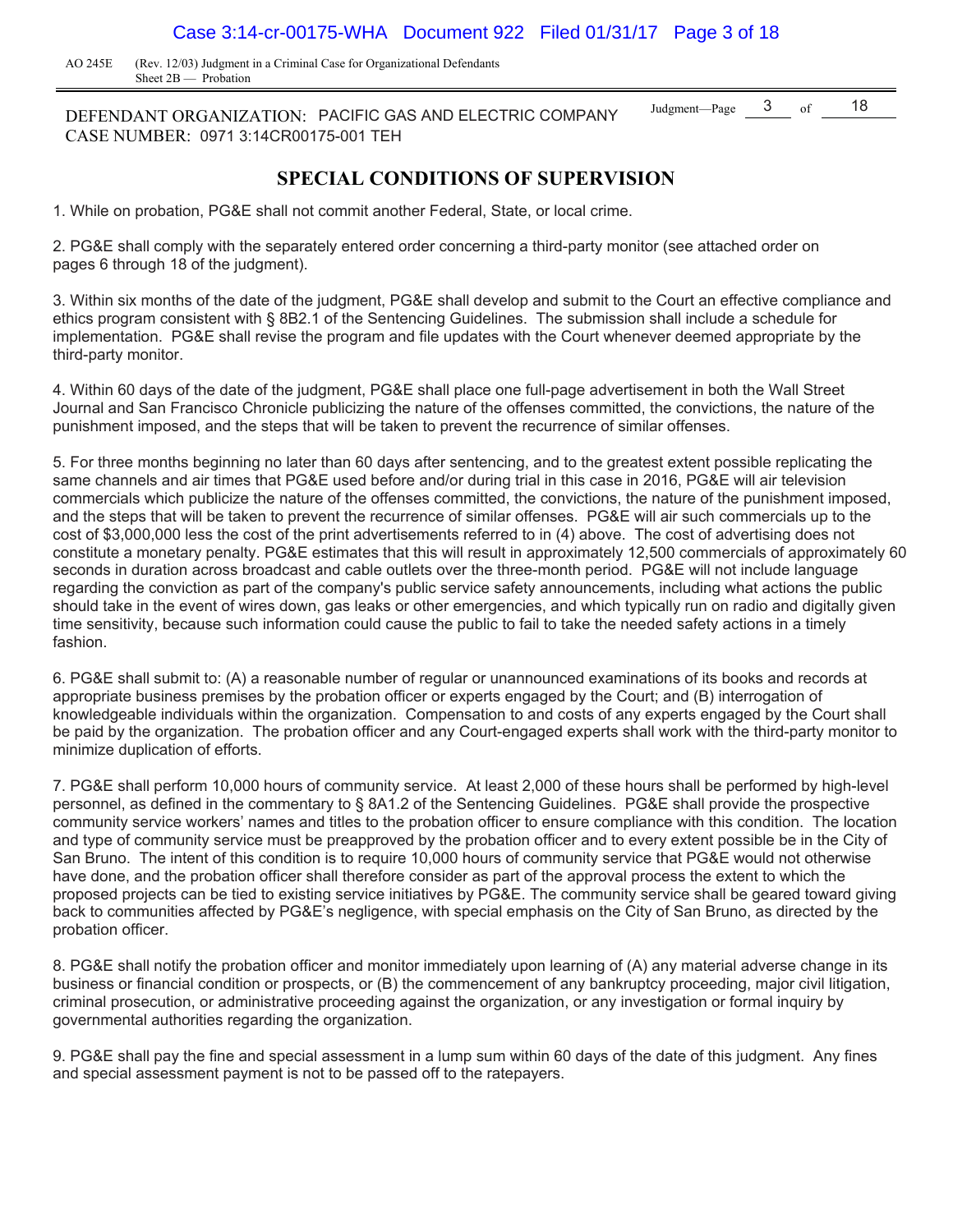### Case 3:14-cr-00175-WHA Document 922 Filed 01/31/17 Page 4 of 18

 AO 245E (Rev. 12/03) Judgment in a Criminal Case for Organizational Defendants Sheet 3 — Criminal Monetary Penalties

|        |                                                                                                                                                                                                                                                                                                                                                                             | DEFENDANT ORGANIZATION: PACIFIC GAS AND ELECTRIC COMPANY                                                                                           |                                            | Judgment $-\text{Page}$ 4 of | 18                            |  |  |
|--------|-----------------------------------------------------------------------------------------------------------------------------------------------------------------------------------------------------------------------------------------------------------------------------------------------------------------------------------------------------------------------------|----------------------------------------------------------------------------------------------------------------------------------------------------|--------------------------------------------|------------------------------|-------------------------------|--|--|
|        |                                                                                                                                                                                                                                                                                                                                                                             | CASE NUMBER: 0971 3:14CR00175-001 TEH                                                                                                              | <b>CRIMINAL MONETARY PENALTIES</b>         |                              |                               |  |  |
|        | The defendant organization must pay the following total criminal monetary penalties under the schedule of payments on Sheet 4.                                                                                                                                                                                                                                              |                                                                                                                                                    |                                            |                              |                               |  |  |
|        | <b>TOTALS</b>                                                                                                                                                                                                                                                                                                                                                               | <b>Assessment</b><br>\$2,400.00                                                                                                                    | Fine<br>\$3,000,000.00                     | <b>Restitution</b><br>None   |                               |  |  |
|        |                                                                                                                                                                                                                                                                                                                                                                             | The determination of restitution is deferred until The Annended Judgment in a Criminal Case (AO 245C) will be<br>entered after such determination. |                                            |                              |                               |  |  |
| $\Box$ | below.                                                                                                                                                                                                                                                                                                                                                                      | The defendant organization shall make restitution (including community restitution) to the following payees in the amount listed                   |                                            |                              |                               |  |  |
|        | If the defendant organization makes a partial payment, each payee shall receive an approximately proportioned payment, unless specified otherwise in the priority order or percentage payment column below. However, pursuant                                                                                                                                               |                                                                                                                                                    |                                            |                              |                               |  |  |
|        | <b>Name of Payee</b>                                                                                                                                                                                                                                                                                                                                                        |                                                                                                                                                    | Total Loss*                                | <b>Restitution Ordered</b>   | <b>Priority or Percentage</b> |  |  |
|        |                                                                                                                                                                                                                                                                                                                                                                             |                                                                                                                                                    |                                            |                              |                               |  |  |
|        |                                                                                                                                                                                                                                                                                                                                                                             |                                                                                                                                                    |                                            |                              |                               |  |  |
|        |                                                                                                                                                                                                                                                                                                                                                                             |                                                                                                                                                    |                                            |                              |                               |  |  |
|        |                                                                                                                                                                                                                                                                                                                                                                             |                                                                                                                                                    |                                            |                              |                               |  |  |
|        |                                                                                                                                                                                                                                                                                                                                                                             |                                                                                                                                                    |                                            |                              |                               |  |  |
|        |                                                                                                                                                                                                                                                                                                                                                                             |                                                                                                                                                    |                                            |                              |                               |  |  |
|        |                                                                                                                                                                                                                                                                                                                                                                             |                                                                                                                                                    |                                            |                              |                               |  |  |
|        |                                                                                                                                                                                                                                                                                                                                                                             |                                                                                                                                                    |                                            |                              |                               |  |  |
|        |                                                                                                                                                                                                                                                                                                                                                                             |                                                                                                                                                    |                                            |                              |                               |  |  |
|        | <b>TOTALS</b>                                                                                                                                                                                                                                                                                                                                                               |                                                                                                                                                    | 0.00 s<br>\$                               | 0.00                         |                               |  |  |
|        |                                                                                                                                                                                                                                                                                                                                                                             | Restitution amount ordered pursuant to plea agreement \$                                                                                           |                                            |                              |                               |  |  |
| $\Box$ | The defendant organization shall pay interest on restitution or a fine of more than \$2,500, unless the restitution or fine is paid in full<br>before the fifteenth day after the date of the judgment, pursuant to 18 U.S.C. § 3612(f). All of the payment options on Sheet 4 may<br>be subject to penalties for delinquency and default, pursuant to 18 U.S.C. § 3612(g). |                                                                                                                                                    |                                            |                              |                               |  |  |
| $\Box$ |                                                                                                                                                                                                                                                                                                                                                                             | The court determined that the defendant organization does not have the ability to pay interest, and it is ordered that:                            |                                            |                              |                               |  |  |
|        |                                                                                                                                                                                                                                                                                                                                                                             | the interest requirement is waived for the<br>$\Box$                                                                                               | fine<br>$\Box$ restitution.                |                              |                               |  |  |
|        |                                                                                                                                                                                                                                                                                                                                                                             | fine<br>the interest requirement for the                                                                                                           | $\Box$ restitution is modified as follows: |                              |                               |  |  |

\* Findings for the total amount of losses are required under Chapters 109A, 110, 110A, and 113A of Title 18 for offenses committed on or after September 13, 1994, but before April 23, 1996.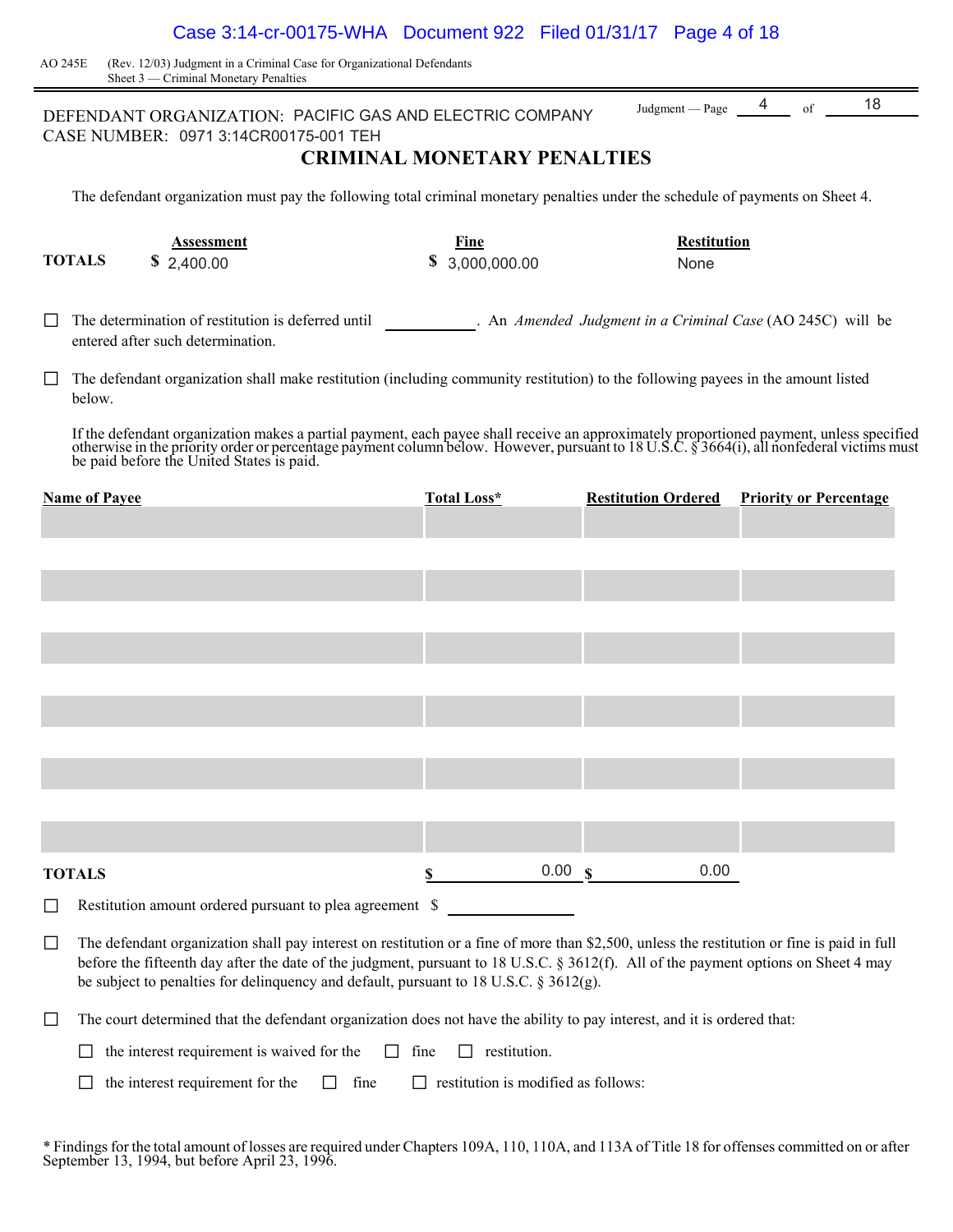| Case 3:14-cr-00175-WHA  Document 922  Filed 01/31/17  Page 5 of 18 |  |  |  |
|--------------------------------------------------------------------|--|--|--|
|--------------------------------------------------------------------|--|--|--|

AO 245E (Rev. 12/03) Judgment in a Criminal Case for Organizational Defendants Sheet 4 — Schedule of Payments

### DEFENDANT ORGANIZATION: PACIFIC GAS AND ELECTRIC COMPANY  $J_{\text{udgment}} = \frac{5}{2}$  of  $\frac{18}{2}$ CASE NUMBER: 0971 3:14CR00175-001 TEH

### **SCHEDULE OF PAYMENTS**

Having assessed the organization's ability to pay, payment of the total criminal monetary penalties are due as follows:

| A | 3,002,400.00<br>Lump sum payment of \$<br>due immediately, balance due                                                                                                                              |
|---|-----------------------------------------------------------------------------------------------------------------------------------------------------------------------------------------------------|
|   | not later than $\overline{\phantom{a}}$ , or<br>$\overline{\phantom{a}}$ in accordance with $\overline{\phantom{a}}$ C or $\overline{\phantom{a}}$ D below; or<br>$\overline{\mathbf{M}}$           |
| B | Payment to begin immediately (may be combined with $\Box$ C or<br>$\Box$ D below); or                                                                                                               |
|   | (e.g., equal, weekly, monthly, quarterly) installments of \$<br>Payment in<br>over a period of<br>(e.g., months or years), to commence $($ e.g., 30 or 60 days) after the date of this judgment; or |

**D**  $\mathbf{\mathbf{\mathcal{F}}}$  Special instructions regarding the payment of criminal monetary penalties:

Any monetary penalties shall be paid within 60 days of this judgment in a lump sum payment. Payments shall be made to the Clerk of U.S. District Court, Attention: Financial Unit, 450 Golden Gate Ave., Box 36060, San Francisco, CA 94102.

All criminal monetary penalties are made to the clerk of the court.

The defendant organization shall receive credit for all payments previously made toward any criminal monetary penalties imposed.

 $\Box$  Joint and Several

Defendant and Co-Defendant Names and Case Numbers (including defendant number), Total Amount, Joint and Several Amount, and corresponding payee, if appropriate.

 $\Box$  The defendant organization shall pay the cost of prosecution.

 $\Box$  The defendant organization shall pay the following court cost(s):

 $\Box$  The defendant organization shall forfeit the defendant organization's interest in the following property to the United States: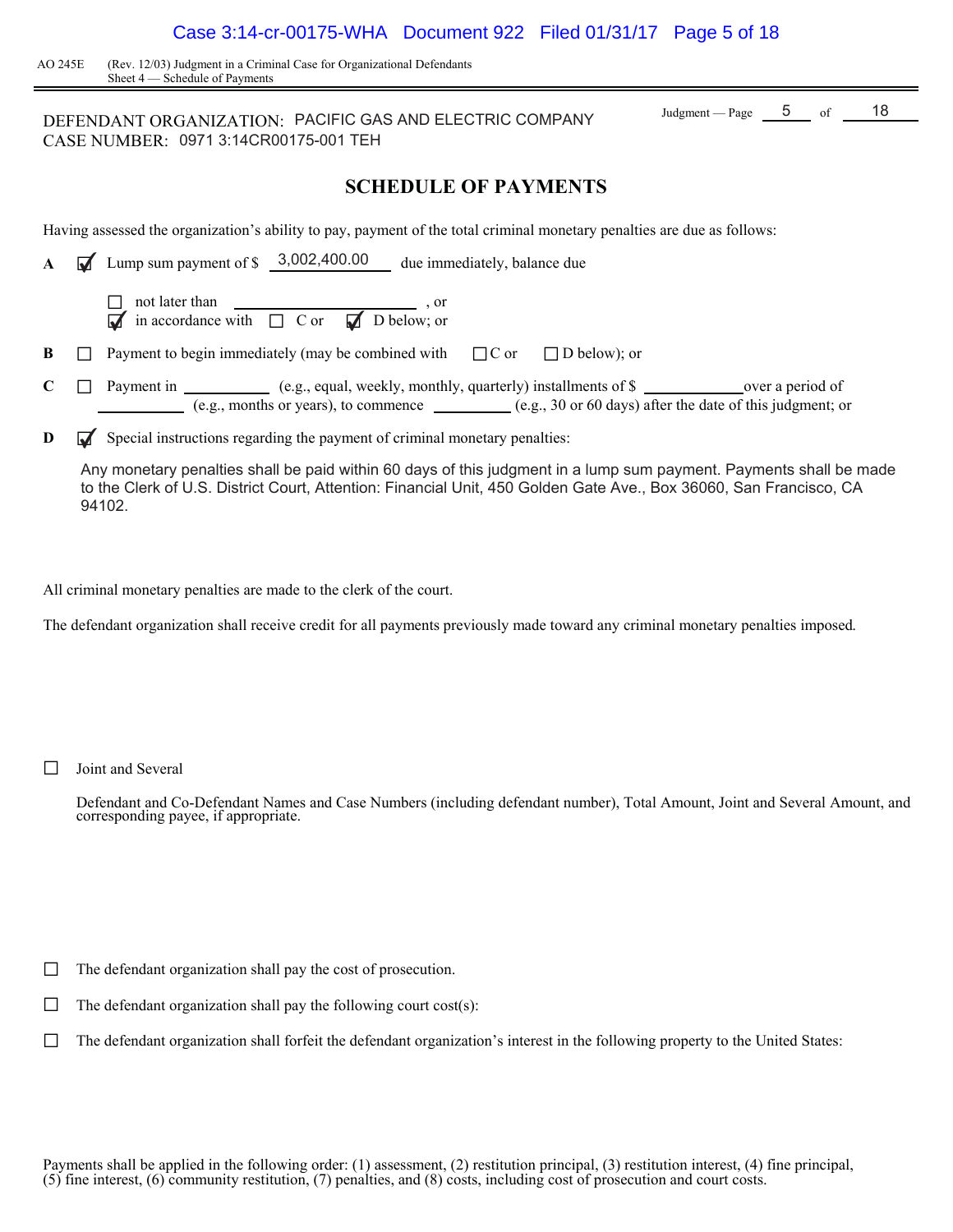### UNITED STATES DISTRICT COURT FOR THE NORTHERN DISTRICT OF CALIFORNIA

| UNITED STATES OF AMERICA,           |  |
|-------------------------------------|--|
| Plaintiff,                          |  |
| V.                                  |  |
| PACIFIC GAS AND ELECTRIC COMPANY, ) |  |
| Defendant.                          |  |
|                                     |  |

Case No. CR-14-00175-TEH

### **ORDER**

Pursuant to 18 U.S.C. § 3563(b)(22), IT IS HEREBY ORDERED:

#### I. Goals and Scope of the Monitorship

- A. The goal of the Monitorship shall be to prevent the criminal conduct with respect to gas pipeline transmission safety that gave rise to the Superseding Indictment filed in this matter. To that end, and as more directly detailed in Sections I.B. and I.C. below, the Monitor's goal is to help ensure Pacific Gas and Electric Company ("PG&E") takes reasonable and appropriate steps to maintain the safety of the gas transmission pipeline system, performs appropriate assessment testing on gas transmission pipelines, and maintains an effective ethics and compliance program and safety related incentive program. The Monitor shall seek to assure defendant's compliance with the goals outlined in United States Sentencing Guidelines Section 8B2.1: Effective Compliance and Ethics Program.
- B. Since the time of the pipeline explosion in San Bruno,  $P G \& E$ 's gas transmission pipeline safety programs and initiatives have been reviewed by federal and state agencies, and several independent third parties. As a result of those reviews, PG&E has initiated numerous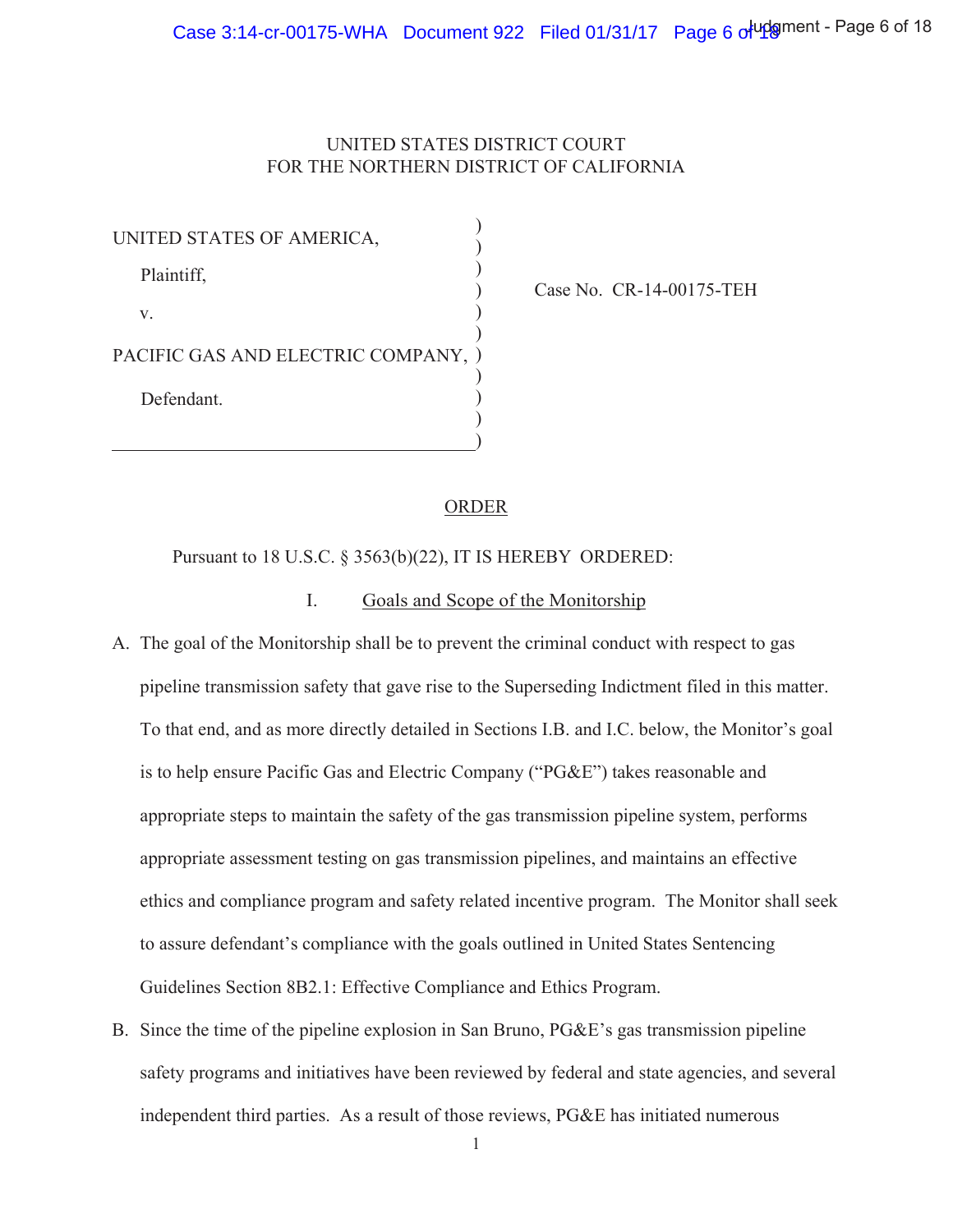programs and initiatives designed to improve the safety and effectiveness of its gas transmission pipeline system. Those programs and initiatives are subject to the review of PG&E's primary regulator, California Public Utilities Commission ("CPUC"), which has and continues to conduct its own reviews and direct PG&E to take certain actions. The Monitor does not have authority to supplant the CPUC's authority over, or decisions related to, gas transmission operations or pipeline safety. Nor does the Monitor have authority to take action that would, directly or indirectly, require PG&E to take action contrary to the directives of its regulators. Consistent with the CPUC's primary jurisdiction over PG&E, the Monitor shall focus his or her review on the adequacy of  $PGE$ 's completion of and continuing adherence to the following activities and standards:

- Implementation of policies and procedures sufficient to comply with CPUC 1) Decision 16-09-055 (effective Sept. 30, 2016) relating to the handling of safety citations and timely reporting of self-identified potential violations.
- $(2)$ Completion of the collection and organization of the necessary pipeline strength test records and pipeline features information for validation of the Maximum Allowable Operating Pressure for PG&E's gas transmission pipeline, consistent with the NTSB's recommendations for maintaining asset records to a "traceable, verifiable, and complete" requirement, and in accordance with CPUC Resolution L-410 (Jan. 13, 2011), Decision 11-06-017, and Decision 12-12-030.
- $3)$ Confirmation of satisfactory strength testing of at least 500 miles of gas transmission pipelines in 2017 and 2018.
- $4)$ Upgrading and/or retrofitting approximately 300 miles of gas transmission pipelines to accommodate in-line inspection tools in 2017 and 2018.
- $5)$ Consistent with CPUC Decision 15-04-024, Appx E at 1 (San Bruno OII Remedy 4), implementation of Integrity Management procedures that ensure where data is missing, direct the Company to use conservative, supportable assumptions as required by ASME B31.8S.
- Consistent with CPUC Decision 15-04-024, Appx E at 1 (San Bruno OII Remedy 6) 3), completion of records search to include gas transmission pipeline historical leak data into a single database of transmission leak record data.
- 7) Consistent with CPUC Decision 15-04-024, Appx. E at 1 (San Bruno OII Remedy 2), implementation of Integrity Management procedures sufficient to ensure that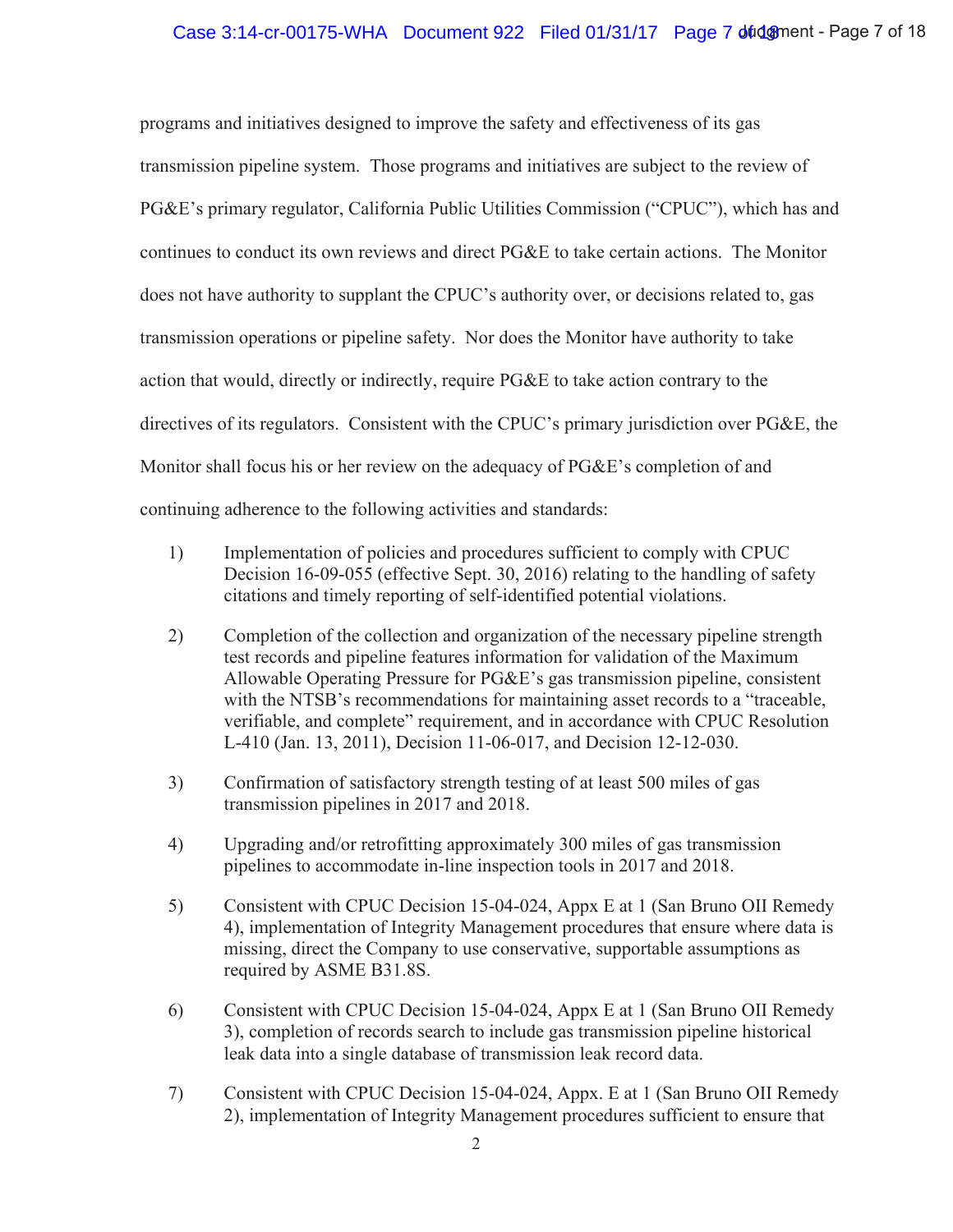the data gathering processes, the data elements collected and reviewed, and company data sources meet the requirements of 49 CFR Part 192.917(b) and ASME B31.8S.

- 8) Consistent with NTSB Recommendation P-11-29, implementation of Integrity Management revisions to include (1) a revised risk model, reflecting actual recent data on leaks, failures, and incidents; (2) consideration of defect and leak data for the life of each pipeline;  $(3)$  revised risk methodology to ensure assessment methods are selected for each pipeline segment; and (4) improved self-assessment that adequately measures whether the program is effectively assessing and evaluating the integrity of each covered segment.
- 9) Implementation of policies and procedures that address threats caused by vegetation and structural encroachments on gas transmission pipelines.
- 10) Implementation of processes and procedures that for each segment of gas transmission line in High-Consequence Areas, enable PG&E to calculate the expected life of the pipe using a fracture control analysis that  $(1)$  estimates maximum flaw sizes remaining after inspections and/or strength testing;  $(2)$ estimates potential crack growth rate based on the past history of and potential pressure cycles;  $(3)$  assesses the remaining life calculations; and  $(4)$  determines appropriate methods of reassessment and frequency of reassessment of each such segment.
- 11) Consistent with CPUC Decision 15-04-024, Appx. E at 2 (San Bruno OII Remedy 6), implementation of policies and procedures such that relevant data is incorporated in threat identification and assessment procedures for both covered and non-covered segments, including but not limited to potential manufacturing and construction threats, and leak data.
- 12) Consistent with CPUC Decision 15-04-024, Appx. E at 2 (San Bruno OII Remedy 9), implementation of threat identification and assessment procedures such that High-Consequence Areas are prioritized consistent with 49 CFR Part  $192.917(e)(3)-(4)$ .
- 13) Implementation of policies designed to incorporate changed circumstances into assessment methodologies and prioritization, including Risk Management Procedure 16 ("Threat Identification") and TD 4810B-001 ("Changes to Integrity Management Pressure Testing Requirements for Unstable Manufacturing Threats"), consistent with ASME B31.8S.
- 14) Consistent with CPUC Decision 15-04-024, Appx. E at 2 (San Bruno OII Remedy 8), cessation of regularly increasing pipeline pressure up to a "system MAOP" to eliminate the need to consider manufacturing and construction threats, and analysis of segments that were subjected to the planned pressure increases to determine the risk of failure from manufacturing threats under 49 CRF Part  $192.917(e)(3)$ , including review of strength-testing of all segments identified as having an unstable manufacturing threat.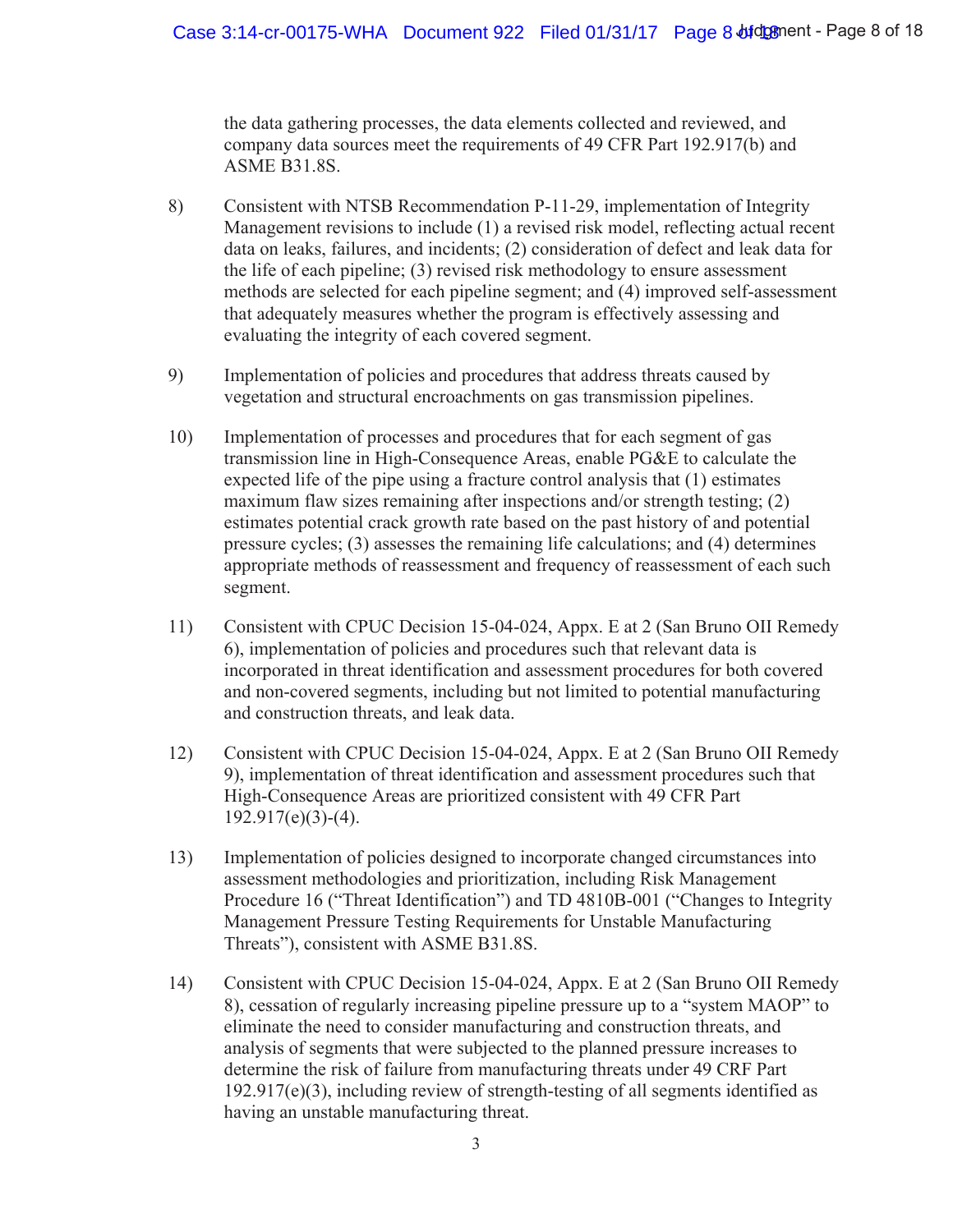- Consistent with CPUC Decision 15-04-024, Appx. E at 2 (San Bruno OII Remedy 15) 10), implementation of threat identification and assessment policies and procedures such that cyclic fatigue and other loading conditions are incorporated into segment-specific threat assessments and risk ranking algorithm, including review of risk management procedures for appropriate treatment of cyclic fatigue and loading.
- C. If gas transmission pipeline safety issues arise during the term of the Monitorship, PG&E shall promptly bring those issues to the attention of the Monitor. PG&E and the Monitor shall agree to the types of gas transmission pipeline safety issues that should be brought to the attention of the Monitor, with the United States Attorney's Office for the Northern District of California (the "USAO" or "Government") resolving any disagreements on the scope of such issues. The Monitor will review and report on the adequacy of PG&E's response to any gas transmission pipeline safety issues that arise during his or her term.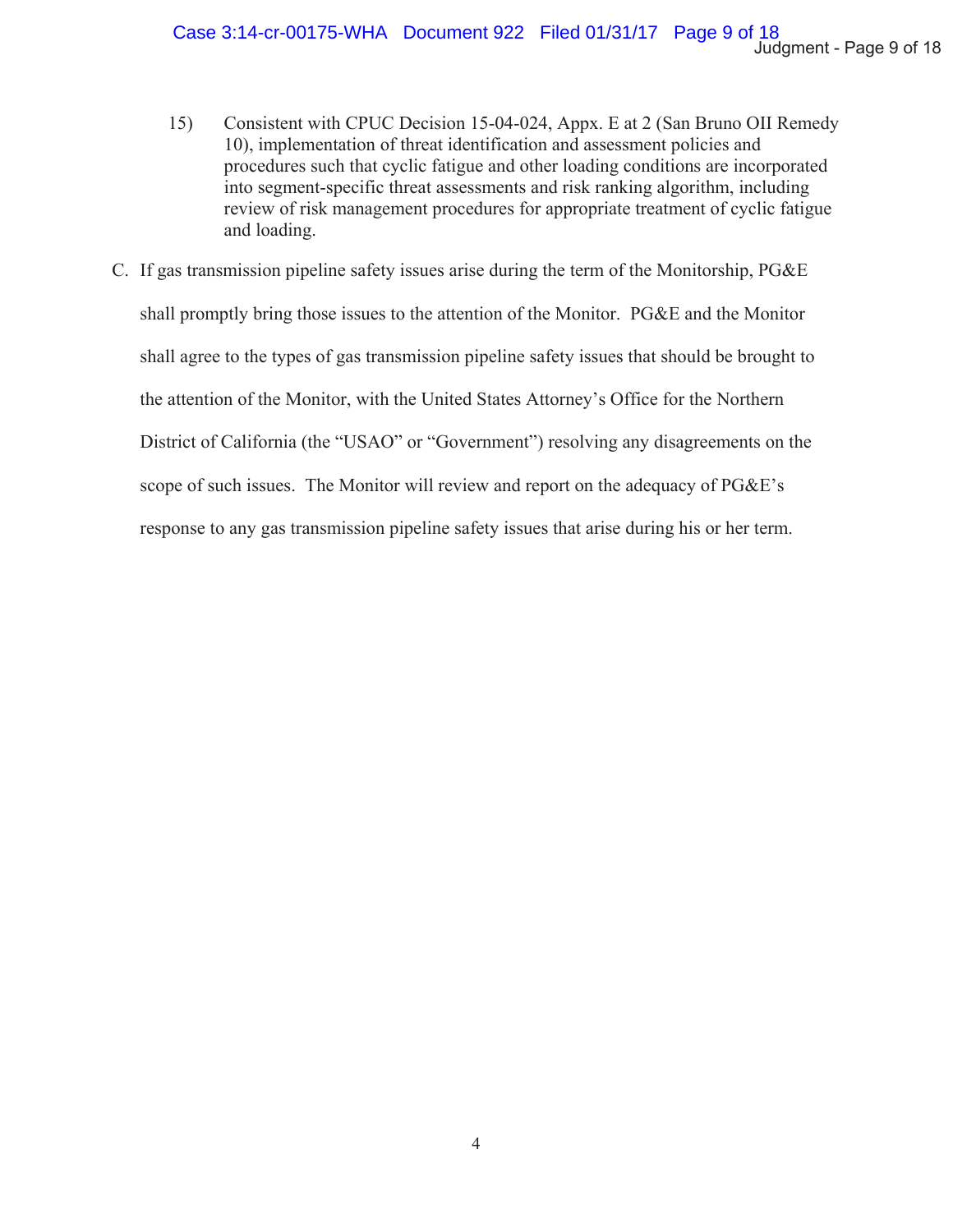#### $II.$ Monitor

### A. Retention of Monitor:

1) Monitor: PG&E shall retain a monitor who shall be familiar with best practices for corporate codes of conduct, including implementation, training, and enforcement thereof (hereinafter the "Monitor"). The parties shall collaborate to identify a mutually acceptable monitor within 90 calendar days after the Court imposes sentence (the "Effective Date"). In the event the parties are unable to reach agreement on a mutually acceptable monitor, each party shall submit no more than two names to the Court and the Court shall determine the monitor. PG&E shall retain the Monitor as soon as possible, but not later than 60 calendar days after the date the parties agree on a mutually acceptable monitor or the Court determines the monitor. If the Monitor resigns or is otherwise unable to fulfill his or her obligations as set forth herein, a replacement Monitor shall be chosen consistent with the procedures set forth in this paragraph.

### B. Monitorship Scheduling and Compensation:

- 1) The monitorship shall exist for a period of five years from the date of the Monitor's retention unless terminated pursuant to paragraph  $D(8)(a)$  herein.
- 2) The Monitor shall be authorized to employ personnel with appropriate professional qualifications, who are reasonably necessary, to assist in the proper discharge of the Monitor's duties, as specified herein. PG&E may offer suggestions on qualified professional personnel to assist the Monitor and the Monitor shall interview any such suggested personnel to assess their qualifications and any potential conflicts of interest. PG&E may perform routine conflict checks on individuals or entities the Monitor proposes to engage, and within two weeks of a proposed engagement, PG&E shall advise the Monitor if any conflict exists. Disputes regarding conflicts shall be brought, in the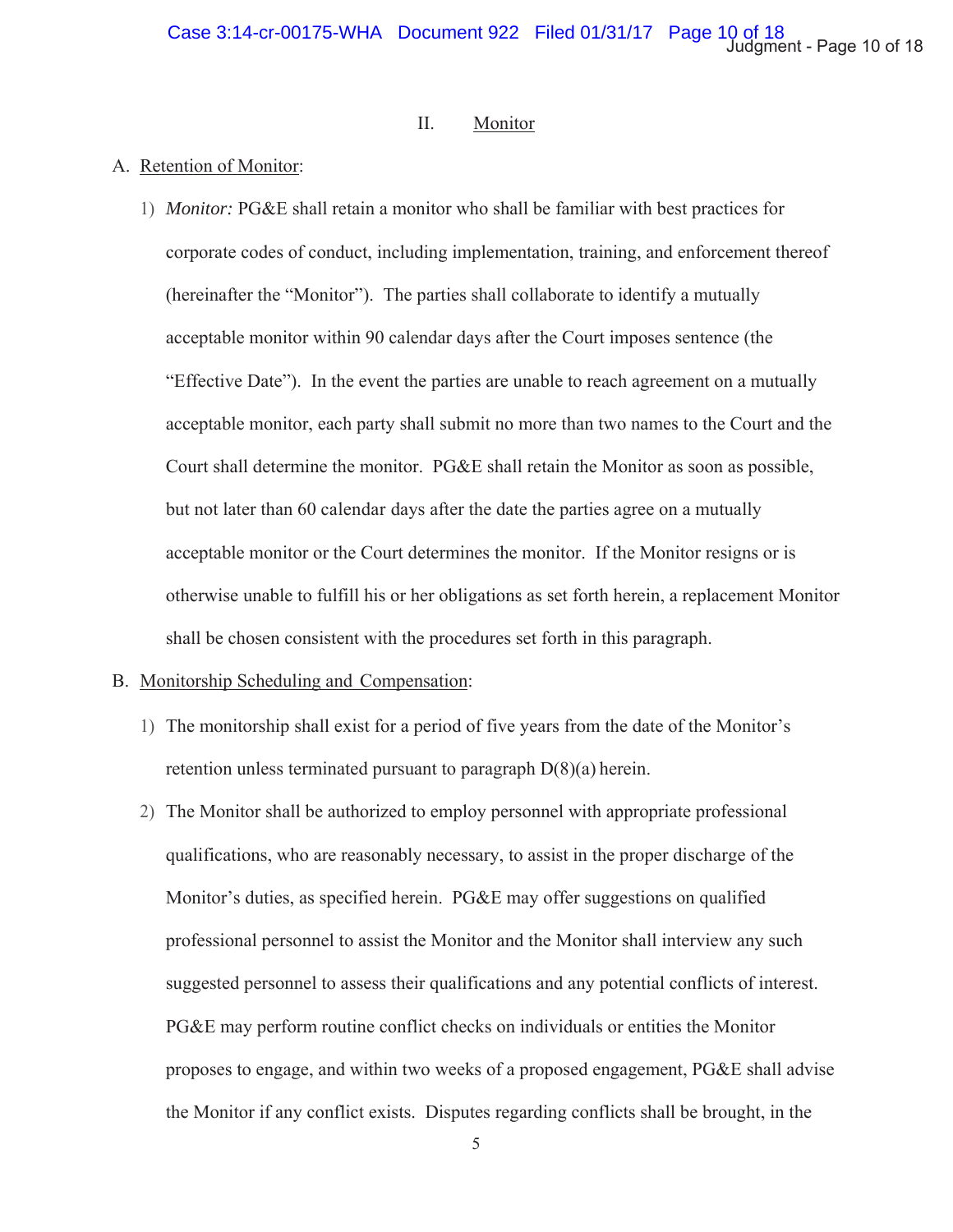# Case 3:14-cr-00175-WHA Document 922 Filed 01/31/17 Page 11 of 18

Judgment - Page 11 of 18

first instance, to the USAO for resolution. If, after consideration and direction from the USAO, either the Monitor or PG&E believes the conflict issue has not been satisfactorily resolved, either the Monitor or PG&E may request the Court's assistance in resolving the conflict issue.

- 3) PG&E shall pay reasonable compensation and expenses of the Monitor, and any persons hired by the Monitor pursuant to his/her authority hereunder. The Monitor, and any persons hired by the monitor, shall be compensated in accordance with their hourly rates or a reasonable fee determined by the Monitor based on applicable market rates.
- 4) The Monitor shall prepare annual budgets for review by PG&E and the USAO. The Monitor, PG&E, and the USAO shall meet at least annually to discuss improvements on the monitorship scope and/or cost. PG&E may raise any concerns or issues regarding the monitorship cost and/or annual budgets either with the Monitor or the USAO, and the Monitor and the USAO shall give reasonable consideration to defendant's concerns or issues. If, after consideration and direction from the USAO, either the Monitor or PG&E believes the monitorship cost and/or annual budget issue has not been satisfactorily resolved, either the Monitor or PG&E may request the Court's assistance in resolving the issue.
- C. Powers of the Monitor:
	- 1) The Monitor shall take such reasonable steps as, in the Monitor's view, may be necessary to be fully informed with respect to the Monitor's duties.
	- 2) PG&E shall cooperate with the Monitor to allow the Monitor to fulfill his or her duties under this Order, including providing the Monitor with access to all non-privileged information, documents, records, facilities and/or employees, as reasonably requested by the Monitor.

6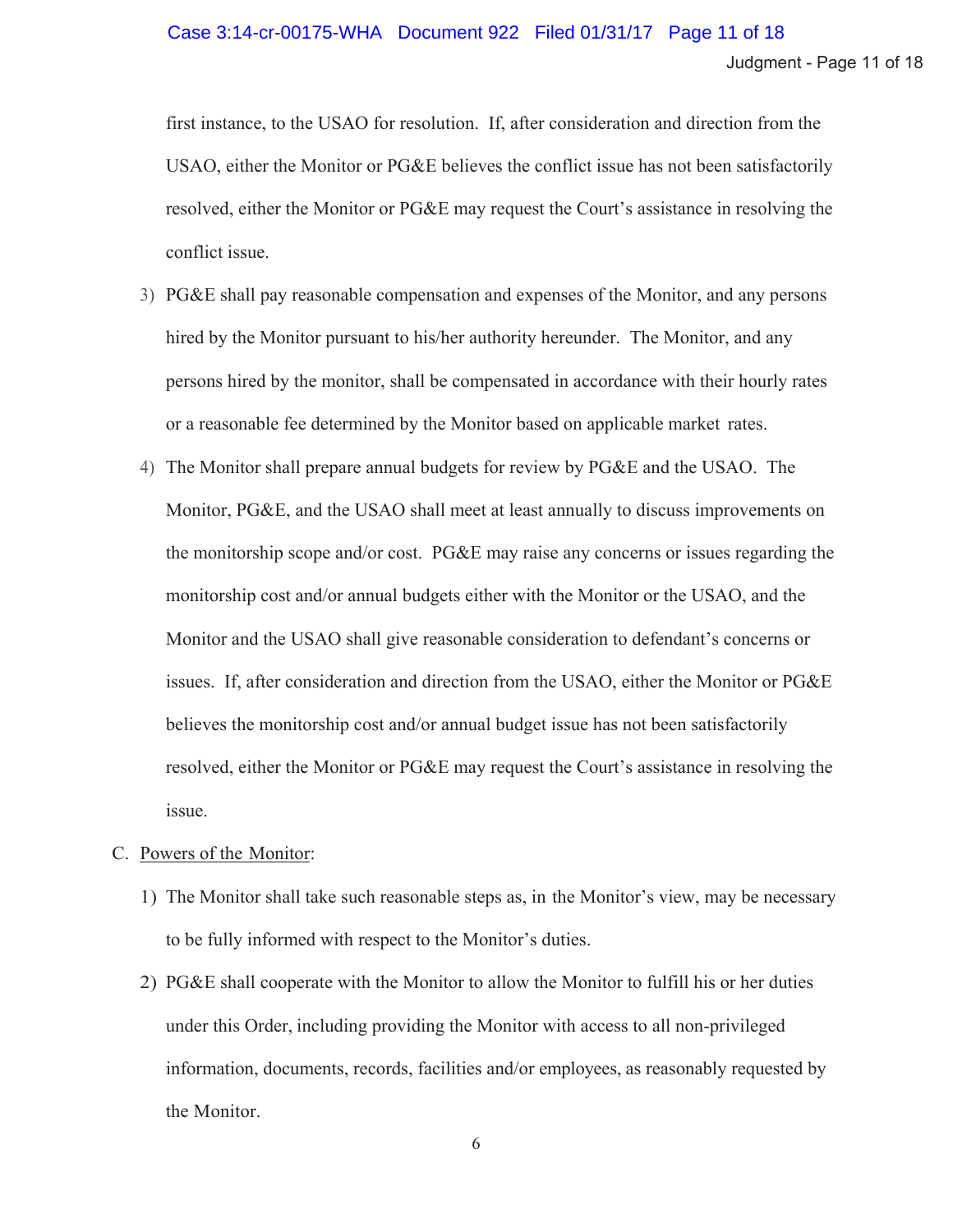- 3) The Monitor shall maintain as confidential all non-public information, documents, and records it receives from PG&E, subject to the Monitor's reporting requirements herein. The Monitor shall take steps to ensure that any of his/her consultants or employees shall also maintain the confidentiality of all non-public information. Within thirty (30) days after the end of the Monitor's term, the Monitor shall either return anything obtained from PG&E, or certify that such information has been destroyed.
- 4) To the extent that the Monitor seeks access to information that is privileged or attorney work product, PG&E shall use its best efforts to provide the Monitor with comparable information without compromising the asserted privilege or protection.
- 5) The Monitor may ask the Court to review *in camera* any documents the Monitor believes are necessary for him or her to review, but which PG&E has refused to provide to the Monitor based upon a claim of privilege, such as the attorney-client privilege. The Court shall then determine whether such documents are protected by the attorney-client privilege and/or work product doctrine.

### D. Monitor's Reviews and Reports:

- 1) The Court may meet with the Monitor to discuss aspects of the monitorship as the Court sees fit.
- 2) Initial Review and Report
	- a. The Monitor shall conduct an initial review and prepare an initial report. The Monitor's initial review shall commence no later than 120 calendar days from the date of the engagement of the Monitor, unless otherwise agreed among PG&E, the Monitor, and the USAO. After consultation with PG&E and the USAO, the Monitor shall prepare an initial written work plan, which shall be submitted to PG&E and the USAO for review and comment no fewer than 60 calendar days prior to commencing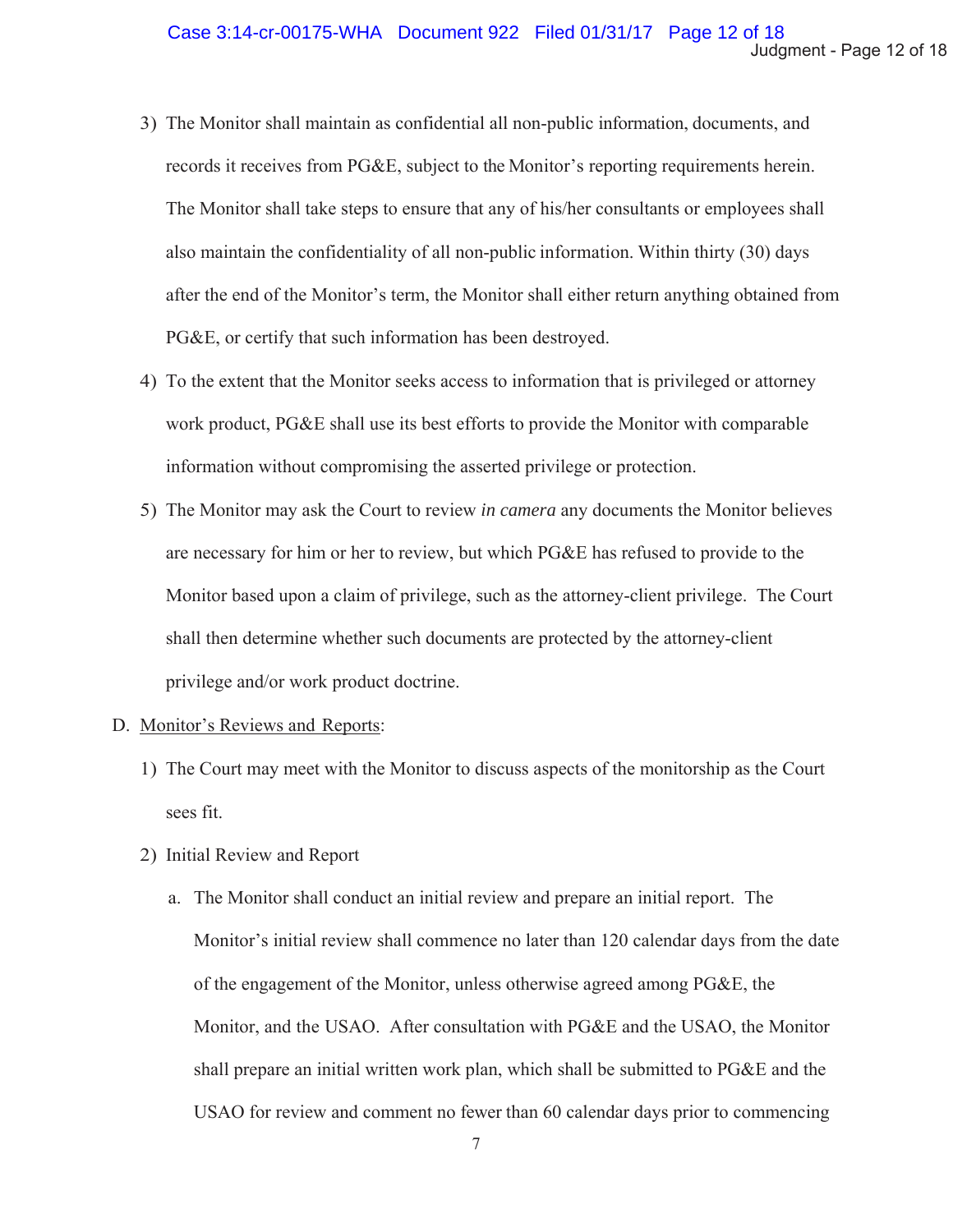the initial review. PG&E and the USAO may provide comment no later than 30 calendar days after receipt of the initial written work plan. The Monitor's work plan for the initial review shall set forth such steps as are reasonably necessary to conduct an effective initial review, and include a proposed budget. In developing the work plan and in carrying out the review, the Monitor is encouraged to coordinate with PG&E. Any disputes between PG&E and the Monitor with respect to the work plan shall be brought, in the first instance, to the USAO for resolution. If, after consideration and direction from the USAO, either the Monitor or PG&E believes the issue has not been satisfactorily resolved, either the Monitor or PG&E may request the Court's assistance in resolving the issue submitted to the USAO for review and consideration. The Monitor shall issue a written report within 120 calendar days of completing the initial review setting forth the Monitor's assessment and making recommendations consistent with the goals and scope of the monitorship as set forth in Section I above. The Monitor shall provide the initial written report to PG&E, the Probation Officer, the USAO, and the Board of Directors of PG&E.

### 3) Semi-Annual Reports

a. The Monitor shall prepare reports on a semi-annual basis beginning six months after completion of the initial report setting forth the Monitor's continued assessment and making recommendations consistent with the goals and scope of the monitorship as set forth in Section I above. The Monitor shall consult with PG&E concerning the Monitor's findings and recommendations on an ongoing basis. The Monitor shall provide the semi-annual written reports to PG&E, the Probation Officer, the USAO and the Board of Directors of PG&E.

8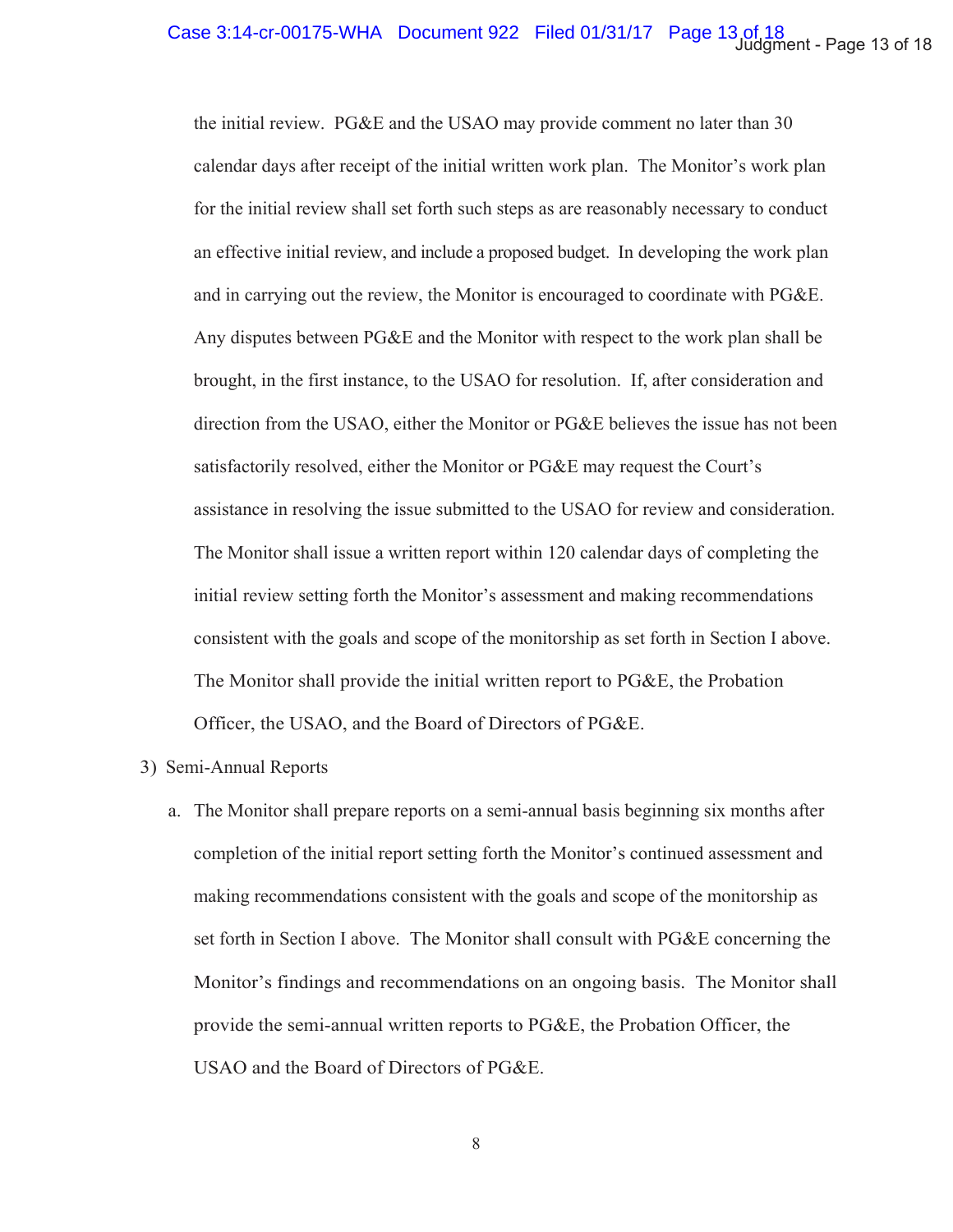Judgment - Page 14 of 18

- 4) Final Report for Public Release
	- a. At the conclusion of the monitorship, the Monitor shall prepare a final written report for public release setting forth the Monitor's assessment of the monitorship and  $PG\&E$ 's compliance with the goals of the monitorship as set forth in Section I above. The Monitor and PG&E shall work together to ensure the public final written report sufficiently protects PG&E's proprietary and business confidential information and does not otherwise compromise  $P G \& E$ 's business interests or competitive business information. The Monitor may take whatever steps the Monitor deems appropriate to protect the confidentiality of individuals, if any, mentioned in the final written report. If disagreement exists between the Monitor and PG&E concerning which portions of the report may be made public, the Court shall make the determination regarding the content of the final version of the publicly available report.
	- b. PG&E shall have the option to file its own final public written report simultaneously with the Monitor's final public written report.
- 5) Potential Violation of Criminal Law
	- a. If the Monitor identifies a potential violation of the criminal law, the Monitor shall promptly report the potential violation to the Probation Office, the USAO and PG&E.
- 6) Defendant's Adoption of Monitor's Recommendations
	- a. To the extent the Monitor's report makes recommendations, PG&E shall begin the process of adopting all recommendations in the report within 120 calendar days after receiving the Monitor's report; provided, however, that within 30 calendar days after receiving the report, PG&E shall notify the Monitor and the USAO in writing of any recommendations that PG&E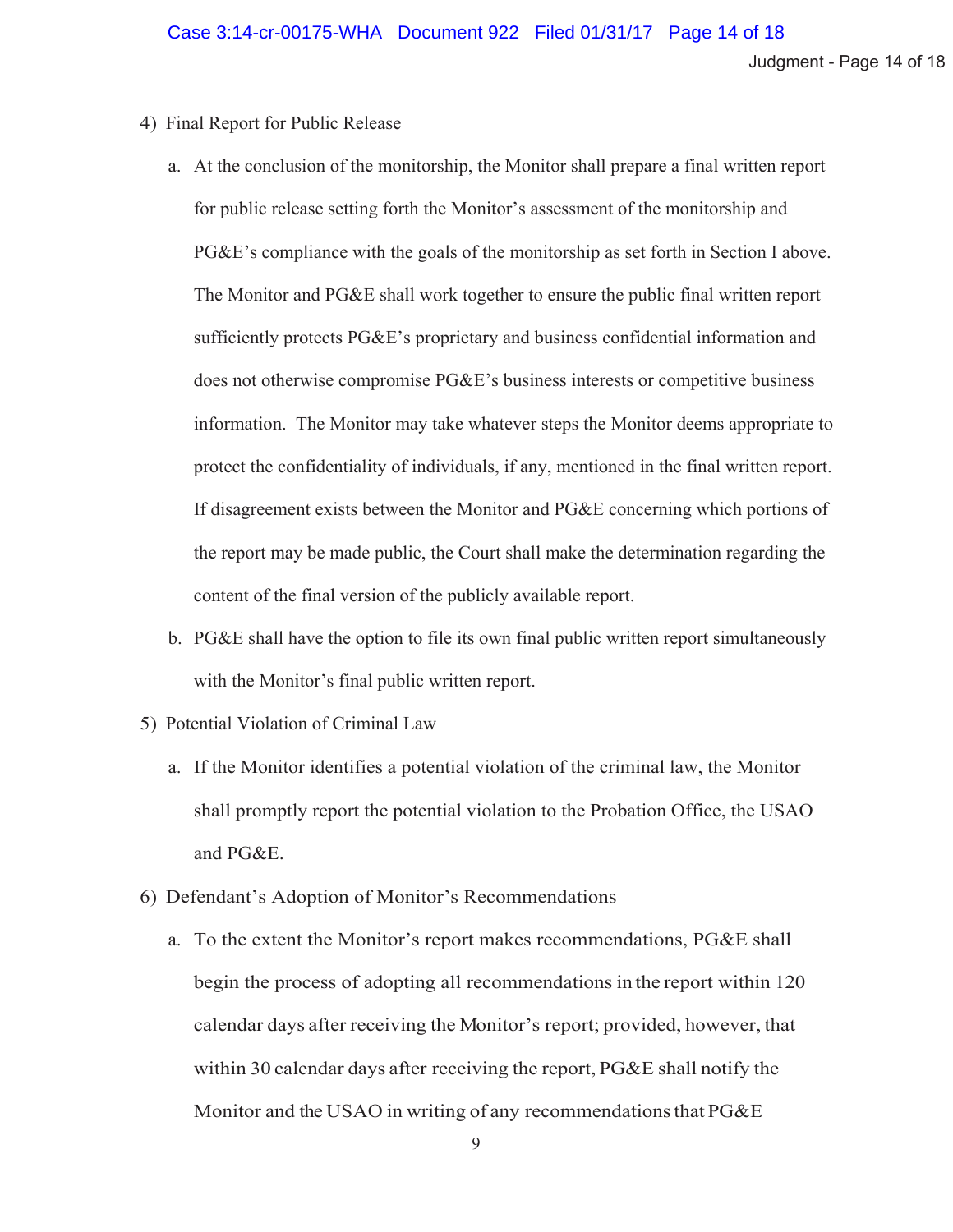considers inconsistent with applicable law or regulation or otherwise inadvisable and/or unreasonable. Should the Monitor amend its recommendation after receiving PG&E's notice, the Monitor shall extend the time period for beginning the process of adopting the recommendation. As to any recommendation on which PG&E and the Monitor do not agree, PG&E and the Monitor shall attempt in good faith to reach an agreement within 45 calendar days after PG&E serves the written notice. In the event PG&E and the Monitor are unable to agree on an acceptable alternative proposal, PG&E shall promptly consult with the USAO regarding the dispute. The USAO will submit a written opinion to  $PGEE$  and Monitor as to whether  $PGEE$  should adopt the Monitor's recommendation or an alternative proposal. If, after receiving the written opinion from the USAO, either the Monitor or PG&E believes the issue has not been satisfactorily resolved, either the Monitor or PG&E may request the Court's assistance in resolving the issue. Pending such determination, PG&E shall not be required to begin adoption of any contested recommendation(s). With respect to any recommendation that the Monitor determines PG&E cannot reasonably begin to adopt within 120 calendar days after receiving the USAO's written opinion or the Court's assistance, the Monitor shall extend the time period for beginning adoption of the recommendation with prior written approval of the USAO or the concurrence of the Court.

### 7) Extensions or Cancellation of Certain Reviews and Reports

a. After consultation with PG&E, the Monitor may extend the time period for any review or report for up to 60 calendar days with prior written approval of the USAO. In the event that a deadline is extended, PG&E, the Monitor, and the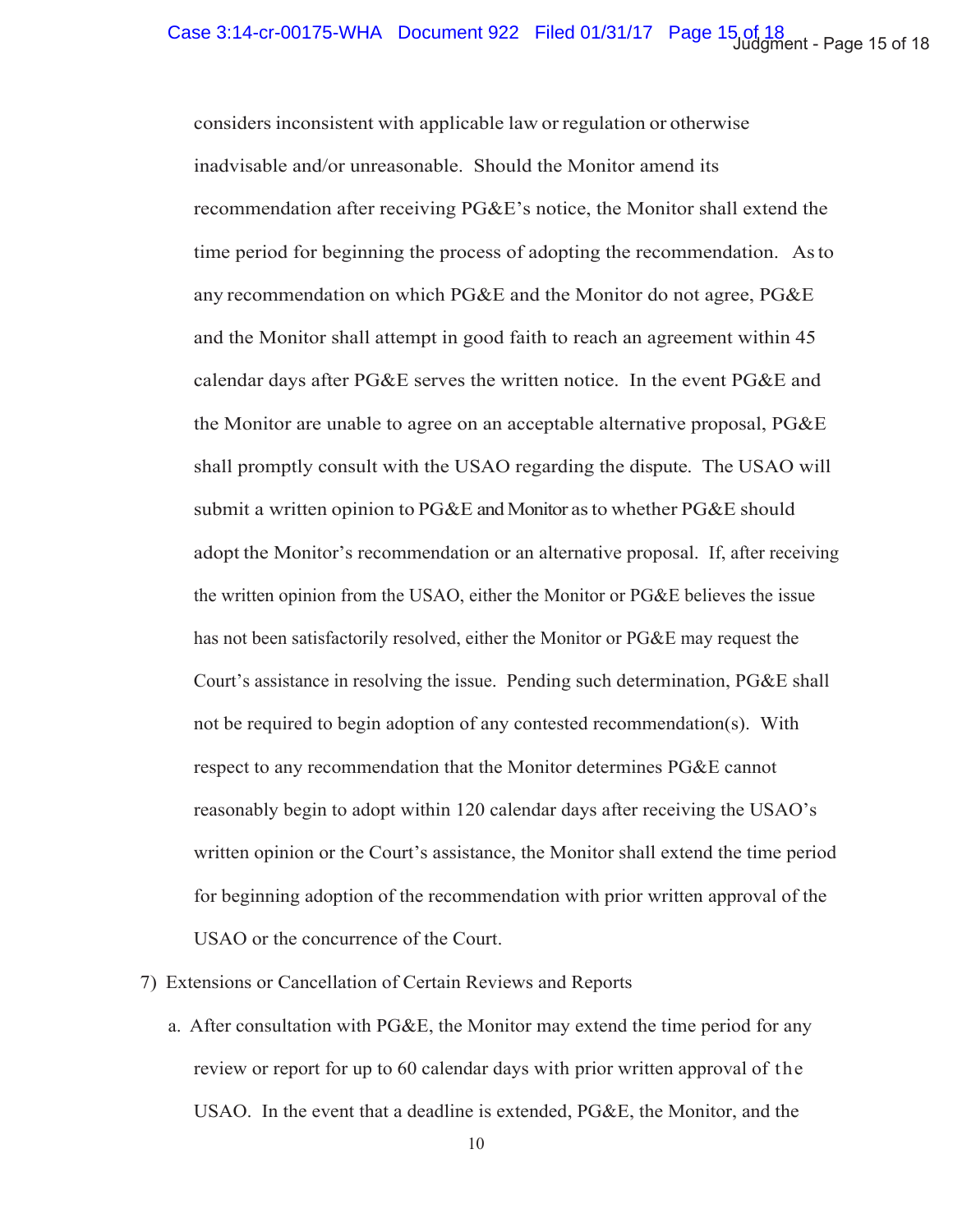USAO may agree to eliminate the Monitor's obligation to prepare a subsequent semi-annual review and report.

- 8) Early Termination of Monitorship
	- a. If, reasonably promptly after completing three years of the monitorship or at any time thereafter, the Monitor or  $P G \& E$  believe that  $P G \& E$ 's applicable policies and procedures, and implementation and enforcement thereof, are appropriate, and that further monitoring and review is not warranted, then the Monitor or PG&E may apply to the USAO for permission to forego the remaining reviews and reports. If the USAO approves, then the USAO shall make a recommendation to the Probation Officer and the Court to forego any remaining reviews and reports, and, upon approval by the Court, the engagement of the monitorship shall terminate.

b. In no event shall the total term of the monitorship exceed the term of Probation.

- 9) In undertaking the assessments and reviews described in Subsection II.D of this Order, the Monitor shall formulate conclusions based on, among other things: (a) inspection of documents, including PG&E's current policies and procedures regarding compliance with the relevant gas transmission pipeline safety regulations; (b) on-site observations of PG&E's procedures at various locations; (c) meetings with PG&E employees and officers at mutually convenient times and places; (d) analyses, studies, and testing of PG&E's program with respect to gas transmission pipeline safety regulations, including results of CPUC audits; and (e) attendance at leadership governance meetings (i.e., Risk and Compliance meetings), other than during privileged portions of such meetings.
- 10) Should the Monitor discover that PG&E or any PG&E employee has not complied with the gas transmission pipeline safety regulations, the Monitor shall promptly report

11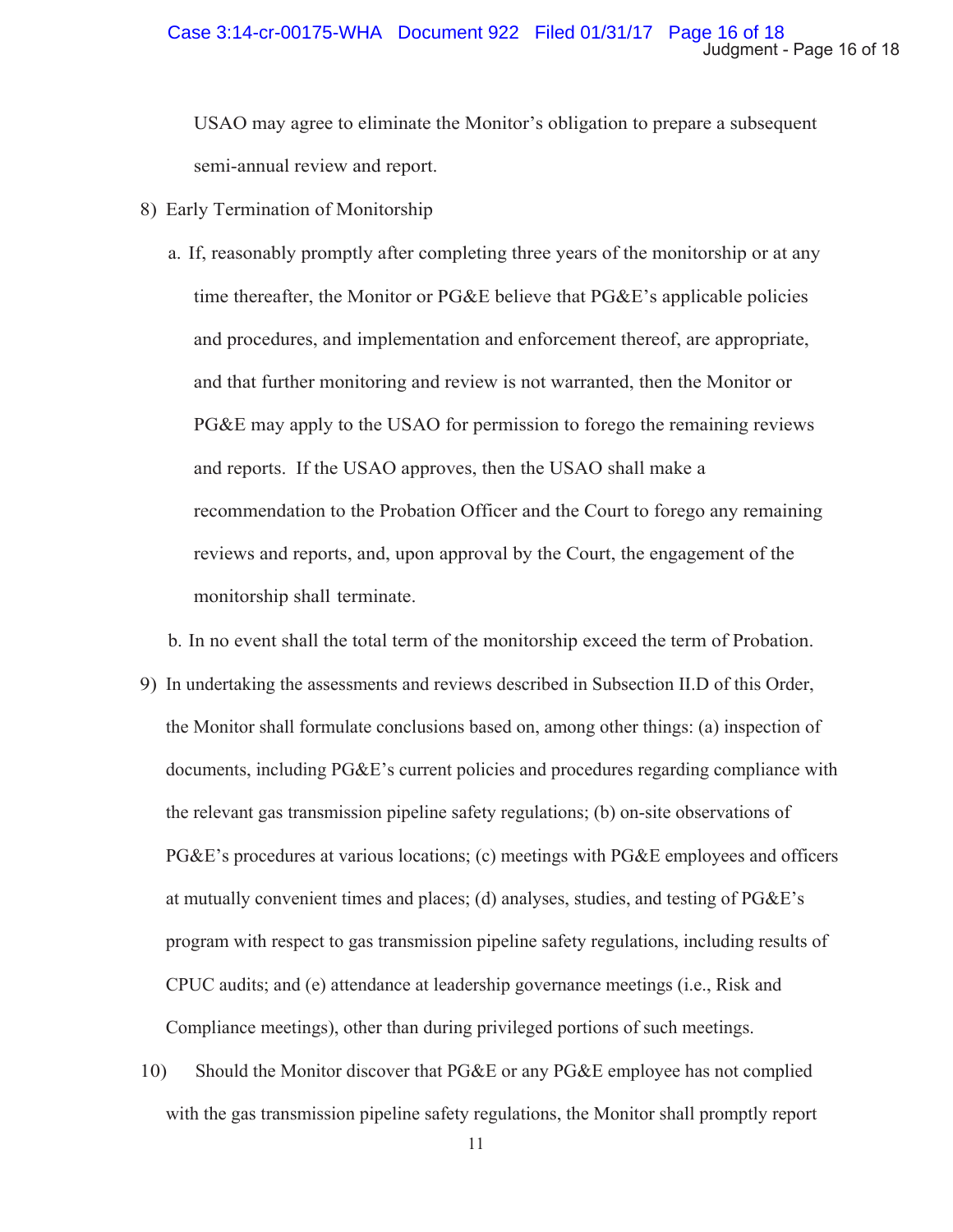### Case 3:14-cr-00175-WHA Document 922 Filed 01/31/17 Page 17 of 18 Judgment - Page 17 of 18

such non-compliances to PG&E's Chief Ethics and Compliance Officer and Senior Vice President, Gas Operations for further action. The Monitor shall address in his or her reports the appropriateness of PG&E's response to all uncured non-compliances, whether previously disclosed to the USAO or not. Further, in the event that PG&E, or any entity or person working directly with PG&E, refuses to provide information necessary for the performance of the Monitor's responsibilities and PG&E refuses to cure the failure to provide the information, the Monitor shall disclose that fact and supporting documentation to the USAO.

#### III. **Successors**

- A. This Order shall be applicable to PG&E during PG&E's supervision by the Monitor.
- B. In the event of a sale of the gas pipeline transmission system, assignment or transfer of all of PG&E's stock or assets to an unaffiliated third party pursuant to an arm's-length transaction, the terms of this Order shall continue to apply to PG&E and to any successor of PG&E.
- C. The requirements of this Order are in addition to all other applicable requirements of law. This Order does not operate as a permit under federal, state or local regulations, and PG&E remains responsible for complying with all applicable federal, state and local laws, orders, and permits. PG&E may not claim that compliance with this Order is a defense to any action commenced under applicable federal, state, or local law. The government does not warrant that PG&E's compliance with this Order constitutes compliance with other applicable legal requirements including but not limited to CPUC, NTSB, and PHMSA requirements.
- D. Within thirty days of this Order, PG&E shall provide written assurance to the USAO that it will not employ, retain, or otherwise be affiliated with the Monitor, or professionals